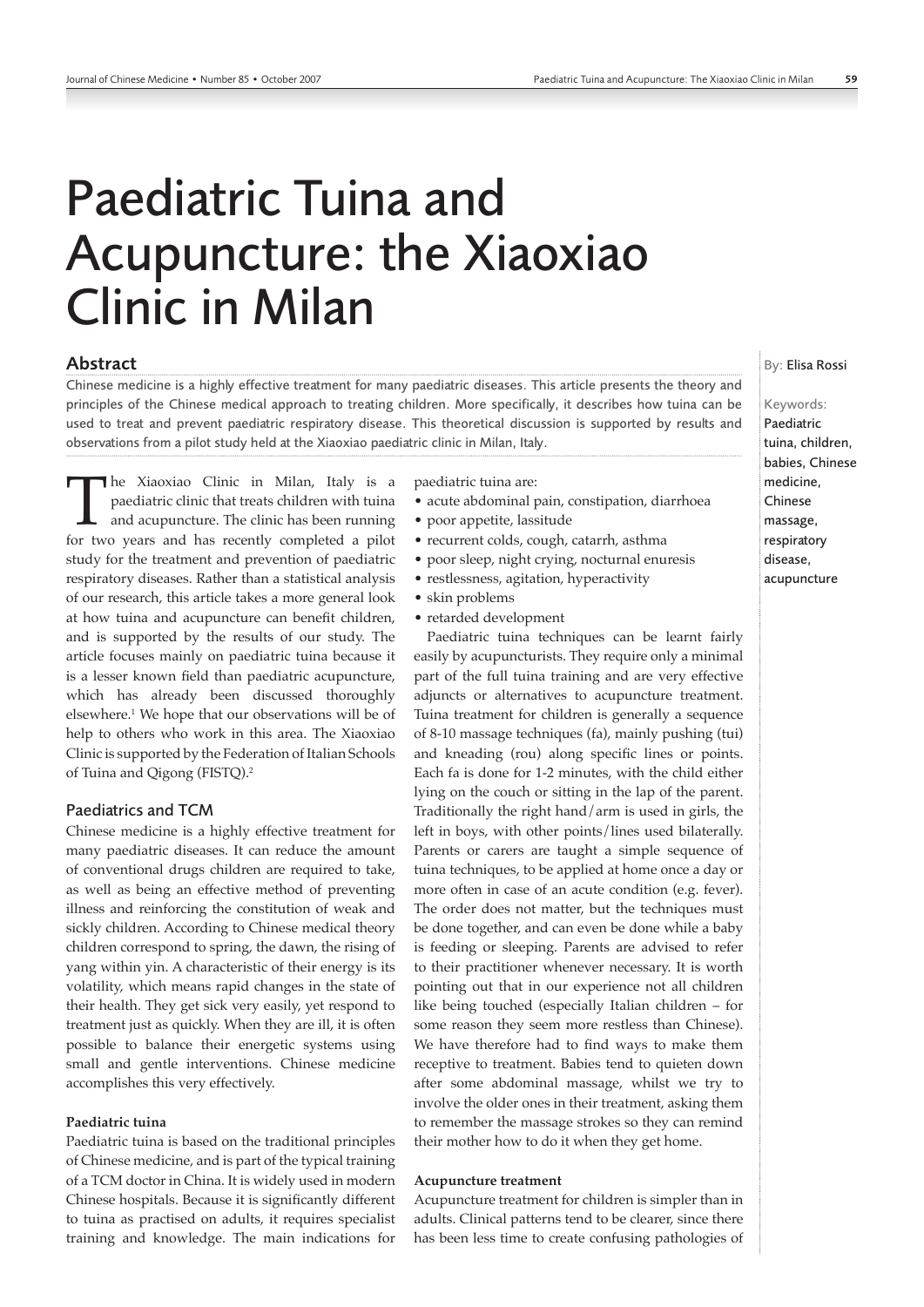the qi, whilst response to treatment is faster since children's qi is more dynamic. The needles are thinner, the number of points less, and the stimulation time is short. If our needle technique is good, the insertion will be painless. The child will recognise the sensation of the arrival of the qi - we feel that it is better for them to live this experience than to be distracted away from it. When we treat older children, we show them the needle, ask permission and say "now let's see if you feel a "zzz" inside - tell me when it happens". If they are smaller we may say "now let's touch two points and we see if they talk to each-other" (in case we have to direct the qi), or "here there is a nice path, let's go into the little house and we will give it a good clean" (in case we have to disperse the qi). If they are very young we simply communicate with them through the sound of our voice, our eyes and our touch. For older children acupuncture becomes a challenging test of courage that strengthens them; for the small ones it is something new in the world to discover; for the babies, who knows? Incidentally, we have never had a child who has refused acupuncture.

A correct diagnosis and appropriate choice of points is, of course, just as important as the way we insert the needle, contact the qi, and what we then do with this qi. We mostly use the "major" points, such as the backshu points, Zhongwan REN-12, Qihai REN-6, Yintang (M-HN-3), Dazhui DU-14, Mingmen DU-4, Hegu L.I.-4, Quchi L.I.-11, Lieque LU-7, Chize LU-5, Neiguan P-6, Waiguan SJ-5, Yifeng SJ-17, Zusanli ST-36, Fenglong ST-40, Sanyinjiao SP-6, Taichong LIV-3, Taixi KID-3 etc.

#### **Other therapeutic methods**

The choice of the therapeutic method depends on the child's age, clinical condition, and what we think will best suit the child and their parents. Generally tuina is our first choice for children up to about 4-6 years of age. As the child gets older, acupuncture becomes more appropriate, as well as moxibustion, cupping, ear-seeds, guasha (skin scraping) and plum-blossom needling. Moxibustion is extremely important for tonifying the middle jiao, reinforcing the Lung and nourishing the Kidney and the essence (jing). Guasha is the key method to eliminate heat from invasions of external pathogenic factors. It is much more effective than when used on adults, and parents are taught how to use it at home to treat fevers. Plumblossom needling is used mainly for chronic diseases in older children, either on single points or along channels, and can be learnt by parents and young patients alike. Ear-seeds and cupping on the umbilicus<sup>3</sup> are often used for dermatological or allergic pathologies.

#### **Prevention and parental cooperation**

Prevention is a key issue: "The sage does not treat when illness is already there, but when it is not yet there, he does not treat when disorder is already there, but when it is not yet there. Waiting to treat until after the illness has already developed or bringing order after disorder has already developed is like digging a well when one is thirsty, or like casting a dagger once that the battle has already been engaged …".4 Prevention is rooted in understanding an individual child's constitutional strength and tendency to specific patterns. If we know the direction towards which a child tends when they get sick, we can change the daily habits that are most harmful and devise specific preventative treatments. In most cases we apply a basic sequence that tonifies and regulates the middle jiao, moves accumulation, eliminates heat, transforms phlegm and reinforces Spleen, Lung or Kidney qi.

Cooperation with parents is extremely important for supporting paediatric treatment, both in the treatment of chronic conditions and in preventing future illness. In Europe we do not usually have the chance to treat three times a week as in China; therefore daily tuina, administered by the parents, is encouraged in order to supplement treatment. It is often necessary to strongly emphasise to parents the importance of their hometreatment, whilst at the same time trying to avoid making them feel guilty if they do not do it. At our clinic they can also attend a two-day course that takes place twice a year, where they get a basic introduction to Chinese medicine and learn more about tuina. If parents are able to administer home treatment they feel much more empowered. We always encourage them to keep on with the tuina at home, especially if the child is under any kind of stress (external pathogenic factors, changes in family or personal life, immunisations etc.), or if the parents notice that the child's energy has become depleted or imbalanced.

#### **Deficiency patterns**

Human beings are fragile. Even more so at the beginning of life, when the qi deriving from the meeting of yin and yang of the parents' jing has just begun existence. This is why Chinese texts say that children's qi easily loses its way and that their zangfu are soft. It is therefore necessary to carefully support their qi. Strengthening the Spleen and Stomach qi is particularly important because these zangfu work very hard in the early years of life. Children grow rapidly and a lot of grain (gu) qi has to be made by the middle jiao, so that it is often working close to its limit and easily gets under strain. It is therefore essential that we support the qi of the earth element (as mother's milk, sleep, and cuddling also do). Spleen and Stomach are the 'root of post-heaven qi'; they receive and transform food into qi, which then takes its different forms: as blood, zangfu, body tissues, functions, emotions and so on. If the middle jiao function is weak, these transformations are weakened: the general energy is low, growth is slower, the digestion is impaired and dampness easily transforms into phlegm.

Of course other zangfu can also be involved. If Lung qi is weak it will not perform its function of diffusing and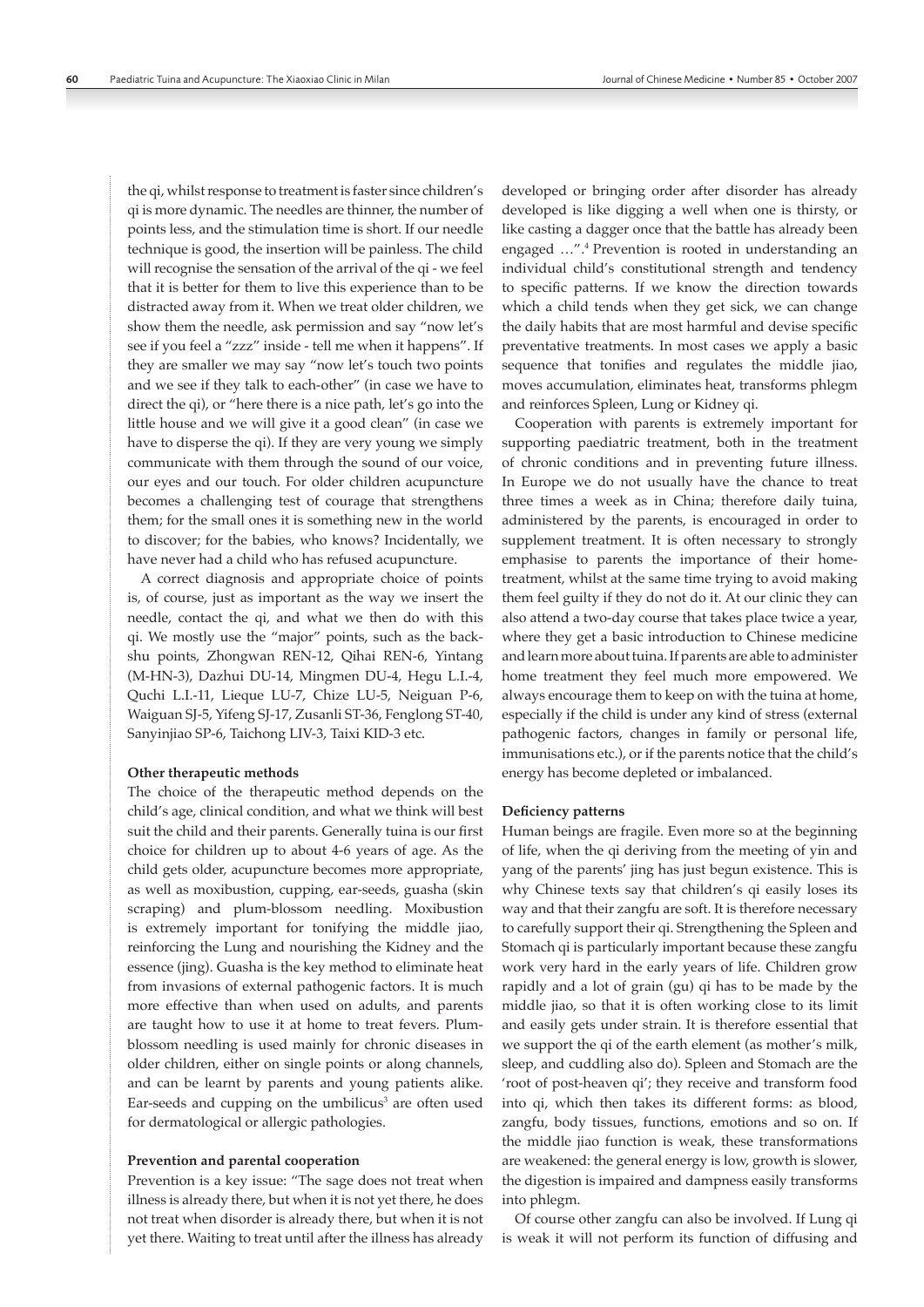descending qi and of fostering defensive (wei) qi, and thus a vicious circle builds up: the six external pathogenic qi penetrate easily through the defensive qi to the interior and interfere with the free movement of qi. When the movement of qi is obstructed, fluids tend to clot into phlegm, which causes yet more stagnation. The ability to utilise the qi from the air to produce zhen (true) qi then declines. All these processes manifest with respiratory infections, chest oppression, cough and allergies.

#### **Excess patterns**

Accumulation (shiji) is the most frequent pattern seen in children. We say that it corresponds more or less to Liver qi constraint (yu) or stagnation (zhi) in adults. In babies and toddlers stagnation of qi does not come from emotions but rather from food, since in the first years of life emotions tend to have free expression. Chinese texts call it 'indigestion', but it is not the acute condition we mean in English; rather it means 'poor digestion', that is, Spleen and Stomach qi are unable to properly perform their function of transforming and transporting because they are overwhelmed by an excessive amount of food. The cause is due to daily eating habits: too much ('the more, the better' is a dangerous attitude), too often (the fu organs must fill and empty; if they are kept full they cannot work properly), or poor quality (too rich, hot, damp, cold, sweet, toxic). All these excesses require extra work from the middle jiao and will compromise its transforming capability.

When anything is too full, movement becomes difficult and blockages develop (of qi, stools, emotions etc.) which then need to be released.

When we treat them for their abdominal pain. To their parents, we gently point out that the frequency of the feeding on demand can be reduced, and that the crying might be a request for something other than milk. Accumulation shows in a swollen and hard abdomen, red spots on the cheeks, a thick yellow nasal discharge, greenish stools, restlessness (day or night), and foul smelling stools, skin, breath, vomit and urine. On the emotional side, accumulation interferes with the spreading function of the Liver and this shows in a foul temper. Tuina works quickly in these cases: the terrible crying calms down and peaceful sleep returns, the stools return to normal and the hard belly softens. The anxious parents then start to relax.

Accumulation easily transforms into heat, causing constipation, poor sleep, agitation and rashes. Heat facilitates the clotting up of phlegm, manifesting as catarrh, cough and asthma. Heat can penetrate deep inside as 'hidden heat' (fu re), and causes problems later on: it is a primary cause of hyperactivity and attention deficit disorder. Any external pathogenic qi which *For human beings the world can be so delightful that overindulgence is a great temptation. We often whisper to babies "relax, do not worry, there is plenty more food when you need it…"* 

enters through the superficial level of defensive qi also easily transforms into heat due to the forceful, yang quality of children's qi. This heat may reach the deeper levels of xue (blood) and ying (nutritive) qi, causing damage to the yin fluids and possibly transforming into internal wind, with high fever, loss of consciousness, convulsions and dehydration; at this stage the illness becomes life-threatening. Heat can also already be there at birth, having accumulated during the pregnancy as taidu, foetus poison. Tuina works very well to eliminate heat, draining it through the stools to harmonise the balance between fire and water.

If earth qi is deficient and unable to transform properly, phlegm will be formed. Phlegm is heavy, sticky, thick, hard to eliminate, and can localise "in the hundred places". In children it easily clots at the upper orifices, with nasal obstruction, otitis, swollen tonsils and enlarged cervical glands. It often gathers at the couli (orifices of the skin), impairing the circulation of qi and blood and causing rough skin and eczema. It may hide as 'hard' phlegm deep in the Lung, obstructing the free diffusion of qi and manifesting as asthma later on. It may also take a non-substantial form and hinder the heart orifices (xinqiao), misting the shen and affecting the mind and mood. The prolonged presence of phlegm may be the origin of more severe disorders later on in life.

#### **The pilot-study**

The aim of our pilot-study was to evaluate the effectiveness of tuina and other TCM methods in the treatment and prevention of recurrent respiratory infections in children up to 12 years old. The children were given a course of eight free sessions. The first seven sessions were given every 10 days and the last one around two months after this initial course of treatment. Treatments were based on a Chinese medical diagnosis (without following rigid protocols) and used tuina as the main treatment, supported where appropriate with acupuncture, moxibustion, cupping, ear-seeds, guasha, and plum-blossom needling. In addition, the parents were taught a basic tuina sequence to be applied daily, along with some "emergency" sequences (in case of common cold, cough, fever or constipation).

• From November 2005 to June 2006 the clinic opened 42 times and treated 29 children (two months to 12 years old) for a total of 218 sessions.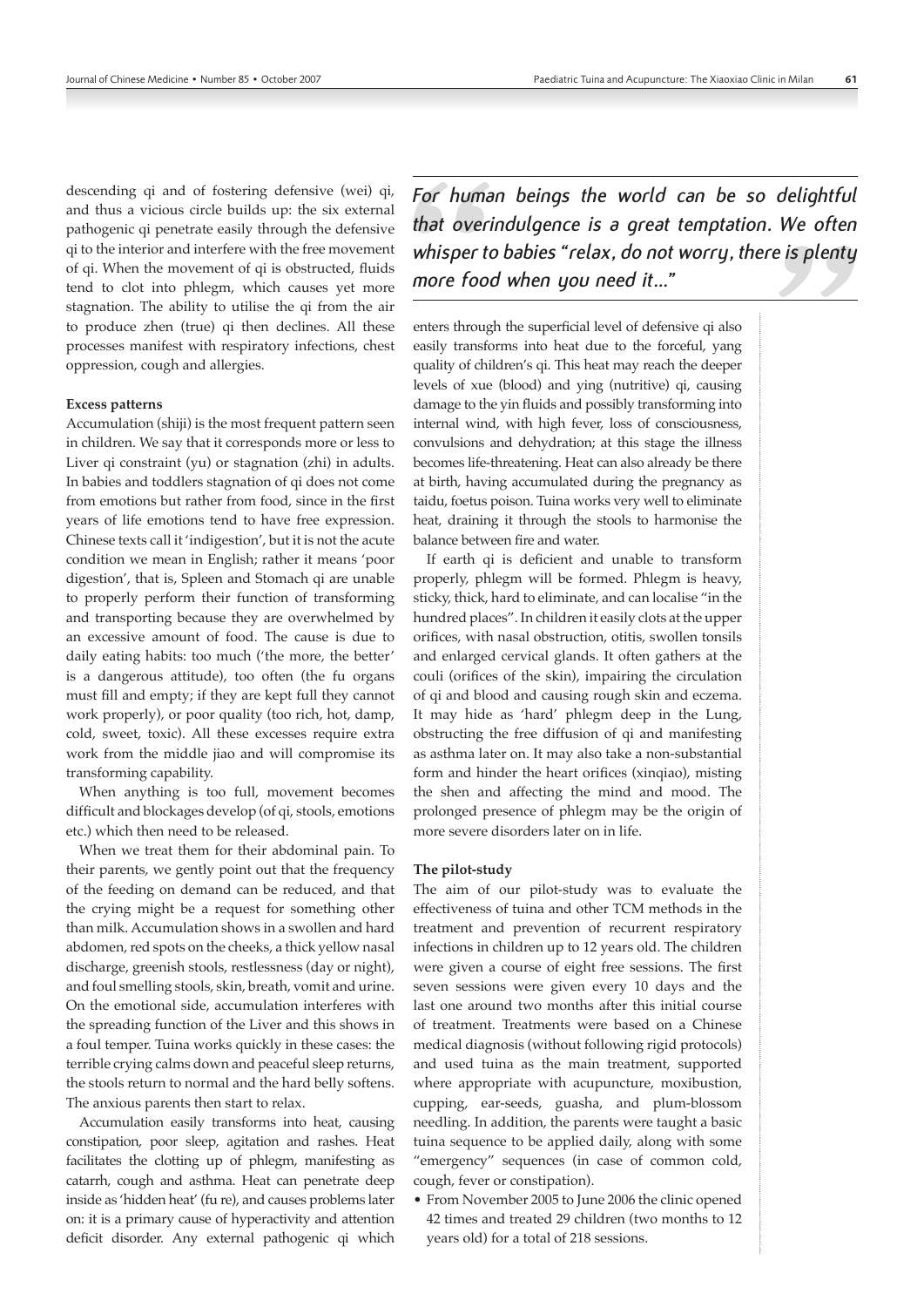- 20 children came with respiratory diseases; of these 17 completed seven sessions of the course, with 14 completing all eight sessions (including the final followup session two months after the seventh treatment).
- Thirteen practitioners were trained through a basic or advanced paediatric course - the Xiaoxiao clinic also acts as a clinical training centre for tuina practitioners and acupuncturists who already have a good knowledge of Chinese medicine and wish to focus on paediatrics (in Italy acupuncturists must be MDs).
- Data was recorded with Microsoft Access in a specifically designed clinical chart (this chart has been made available to other centres that treat children with Chinese medicine, with the intention of building a network for gathering and exchanging information).

## **Diagnosis**

Of the 29 children treated, we take here into account the 17 that came for the treatment and prevention of winter respiratory diseases and attended at least seven sessions. They presented with repeated colds, coughs, catarrh, otitis and fever. The diagnosis was deficiency of defensive qi, with phlegm in the Lung or localised at the ears.

The aetiology for 15 of the children was accumulation of food with heat, manifesting with excessive appetite, a swollen and hard belly, thick and yellow nasal discharge, constipation or difficult evacuation, smelly greenish stools, poor sleep, agitation, minor rashes or eczema, red tongue or red tip, thin yellow tongue coating.

An empty (xu) pattern was diagnosed in only two cases: a two year old girl with congenital hydrocephalus and a 10 month old boy with gastro-oesophagal reflux. At our clinic we have found that although there are often some manifestations that might be interpreted as signs of deficiency (e.g. tiredness, easily catching colds etc.), patterns of real deficiency are rare.

## **Treatment**

For the excess patterns, our treatment principles and techniques were as follows [specific tuina techniques are given in square brackets]:

- Strengthen the Spleen and regulate the zangfu [bu pijing (tonify Spleen), roufu (knead abdomen), rou Zusanli (knead Zusanli ST-36), nieji (pinch the spine)].
- Tonify the Lung and transform phlegm [bu feijing (tonify Lung), fentui shanzhong and jianjiagu (open Shanzhong REN-17 and scapula), qing xielei (clear costal region), yuntui bagua (round-push Eight Trigrams)].
- Remove accumulation of food [qing banmen (clear Thick Gate), fenfu yinyang (open Abdomen Yin-Yang)]
- If the accumulation of food is excessive: [qiatui sifeng (squeeze and push the four extra points Sifeng EX-UE-10 or prick with a thick needle); in case of abdominal pain add nie dujiao (pinch Abdominal Corner)].
- Eliminate heat [tui tianheshui (push Heaven Peaceful Water), dou xiaotianxin (tap Small Heaven Heart)].
- If the intestines are involved: [qing dachang xiaochang (clear Large and Small Intestine), qing qijuegu (clear Seven Bones), rou guiwei (knead Tortoise Tail)].
- If the heat is strong: [tui liufu (push Six Hollow Viscera), qing feijing ganjing xinjing (clear Lung and/or Liver and/or Heart using clearing method on the tips of the fingers), rou neilaogong (knead Laogong P-8)].
- Balance yin and yang to pacify shen [tui tianmen (push Heaven Gate), fentui kangong (open Water Palace), fenshou yinyang (open Hand Yin-Yang)].
- Strengthen defensive qi [tui tianmen (push Heaven Gate), fentui kangong (open Water Palace), yun taiyang (round-rub Taiyang EX-HN-5), rou erhougaogu (knead Big Bone Behind the Ear), rou ershanmen (knead Two Panels Gate), rou huangfeng rudong (knead Bee enters the Cave), qia hegu (squeeze Hegu LI-4)].
- In case of cold: [rou wailaogong (knead Exterior Palace of Toil), tui sanguan (push Three Passes), rou yiwofeng (knead Wind Nest); if there is cold in the intestines, bu qijiegu (tonify Seven Bones) and rou guiwei (knead Tortoise Tail)].
- In case of fever: [guasha on upper back (vertically, along five lines), qing wujing (clear Five Channels), tui shuidi laoyue (push Fishing the Moon in the Water with some water); in case of high fever add nie wuzhi (pinch Five Joints)].

For the two cases of xu-emptiness our basic treatment was:

- Strengthen the Spleen and regulate the zangfu [bu pijing (tonify Spleen), roufu (knead Abdomen), rou zusanli (knead Zusanli ST-36), nieji (pinch the Spine)].
- If there is frequent diarrhoea or soft stools: [bu qijuegu (tonify Seven Bones), rou guiwei (knead Tortoise Tail), rou dachangshu (knead Dachangshu BL-25)].
- Tonify Kidney to nourish jing [bu shenjing (tonify Kidney), rou erma (knead Two Men Mounting Horses), rou yongchuan (knead Yongchuan KI-1)].
- Moxibustion was used to tonify deficiency, mainly at Pishu BL-20, Weishu BL-21, Shenshu BL-23, Mingmen DU-4, Zhongwan REN-12, and Qihai REN-6.

## **Results**

We evaluated 17 children during the two and a half months of the initial seven sessions, and saw 15 of them two months later for an eighth session of follow-up and consolidation. In all but one case we also had a followup telephone interview with the parents. We focused our evaluation not only on the main complaint, but also looked more generally at sleep, appetite, stools, skin, mood and behaviour. We also asked the parents about their experience of the clinic, and whether they continued to apply tuina after the end of the eight sessions.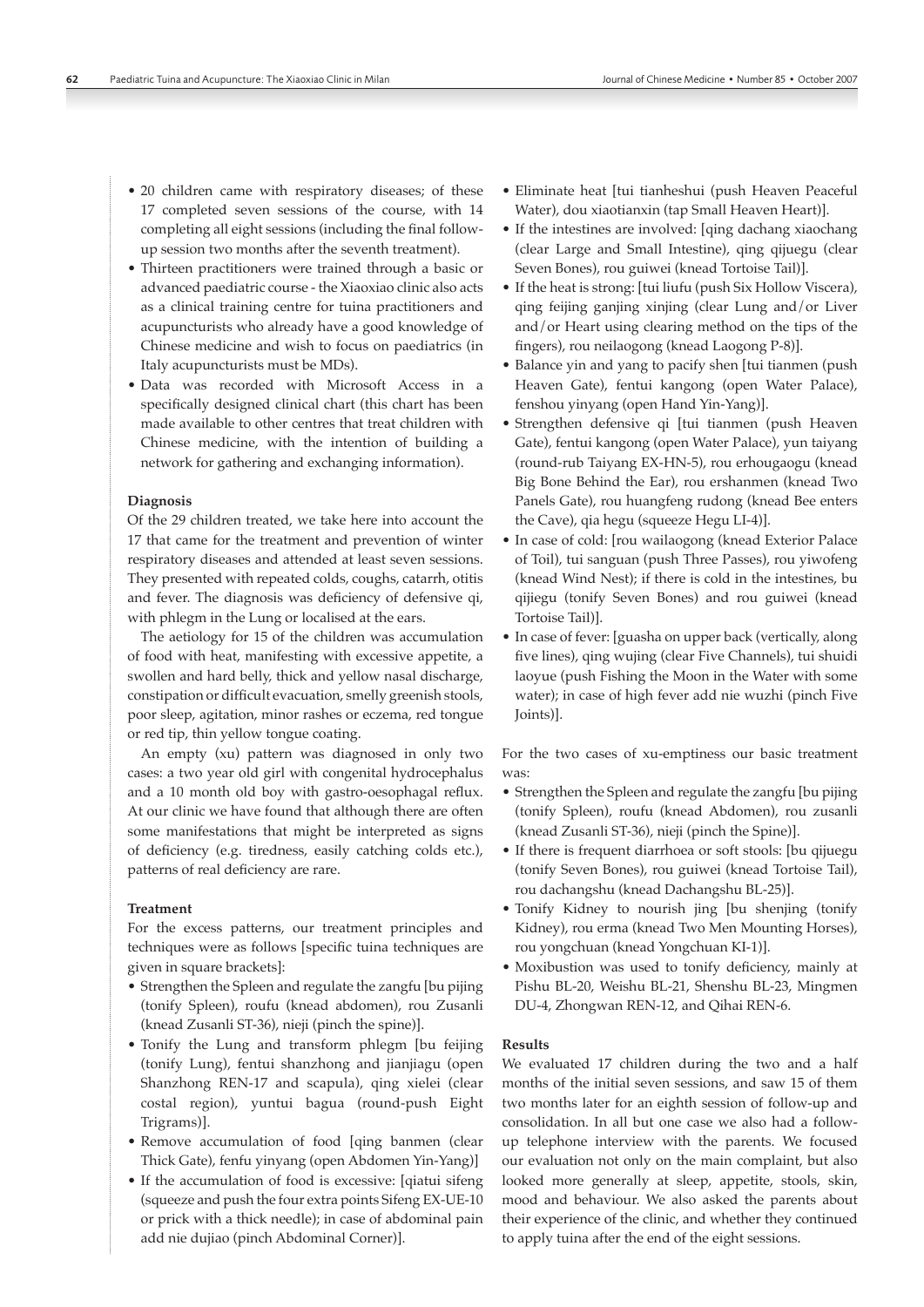We found that although the children still became sick from time to time, they became much less sick: the frequency of the pathological episodes decreased, the duration and severity of the symptoms lowered, prescriptions of antibiotics were less, and the number of missed school days and calls to the paediatrician were reduced. When the children got sick, most of the fevers were resolved just using guasha and cooling tuina techniques. Sometimes there was still a need for an antipyretic, which then worked more rapidly alongside the tuina. The necessity for antibiotics became rare.

Treatment was effective in the severe deficiency cases as well. The very weak boy with gastrooesophagal reflux improved significantly: his cough, asthma, neck hyperextension and slow growth rate improved, and he stopped taking medication for his acid reflux. The little girl with severe neurological problems became more robust than her playmates at nursery and did not succumb to the flu that kept most them at home. On the other hand, we found that the treatment only once helped her to eat by herself, so that she kept being fed by tube.

Sleep improved significantly through treatment and was the first symptom to get better. 14 of the 17 children initially presented with poor sleep. For some of the children, sleep was being disturbed by specific symptoms such as nasal obstruction, itching or colic pain; their sleep improved concurrently with the clearing up of the main symptoms. For most, however, poor sleep was simply part of the accumulation and heat pattern. In my own private practice I have found that sleep responds very well to this kind of treatment, whether or not it is the main complaint.

Changes to appetite were slower. Since it is a habit, it takes time to change. A poor appetite often relates to weak qi of the middle jiao, and will also take time to improve. Once it does, the child tends to get generally stronger, especially in terms of their immunity. In my own practice I used to stop treatment once the main symptoms had disappeared. From Julian Scott I learnt the importance of continuing with treatment until the appetite is really strong as an investment for the future. Good Stomach and Spleen qi is the basis for good health.

I have observed the effectiveness of tuina in the treatment of constipation since I first started in practice. Even if it is not a main complaint, the improvement of intestinal function is an important sign of the elimination of heat; in some conditions (e.g. retarded development) it may be the only sign that the treatment is working. Out of the 17 cases in the pilot study, nine had constipation. Again and again we found that the constipation, foul-greenish stools, and painful evacuation responded very quickly to treatment.

*A voracious appetite is both a sign of accumulationheat, and also its cause.*

Skin disorders also improved or disappeared. On the basis of my previous experience, however, eczema does not always respond well to just tuina acupuncture is generally also required, supported by ear-seeds or cupping of the umbilicus.

The children also changed in themselves. At the beginning some were very clingy and hid behind their mothers. After two or three sessions they surprised us by sitting or lying on the couch by themselves and looking around them whilst enjoying their massage. Something extraordinary also happened at home: they started to sleep in their own beds. The parents reported that their children became more confident, assertive and secure. Other children, initially very agitated and demanding, became more relaxed, with better behaviour and improved sleep. The effect of tuina on the shen of a child is particularly evident in clinical practice: one can clearly witness how an improved circulation of qi positively influences the mental and emotional aspects of a child's development.

We asked parents what they thought of the Xiaoxiao clinic, and of the medicine we used and taught. All of the parents interviewed approved of the clinic, especially the active learning of therapeutic methods as well as the general atmosphere of the place. All affirmed that they would recommend the Xiaoxiao Clinic to other parents based on our good results, the non-invasive and safe treatment, and the quality of the attention they received from their practitioner. All but one parent continued to use tuina at home.

#### **A case history**

David, two and a half years old, attended the Xiaoxiao clinic in October 2006. He presented with constant thick, yellow nasal discharge and caught every cold that went around, which was followed by cough and fever. During the previous winter he had taken antibiotics five times for bronchitis, otitis and conjunctivitis. His appetite was good, with a good diet, and he slept fairly well (taking a while to get to sleep, waking once or twice to drink, and sweating on his head at the beginning of the night). His skin was dry with two dry, non-itching spots on the legs. His abdomen was hard and his tongue was slightly red. David was quite shy, speaking quietly, but was interested and aware. Two days previously he had developed cold with fever and was taking antibiotics. He had no appetite, was thirsty, and his cervical glands were slightly swollen. He had also been diagnosed with a minor form of cryptorchidism: